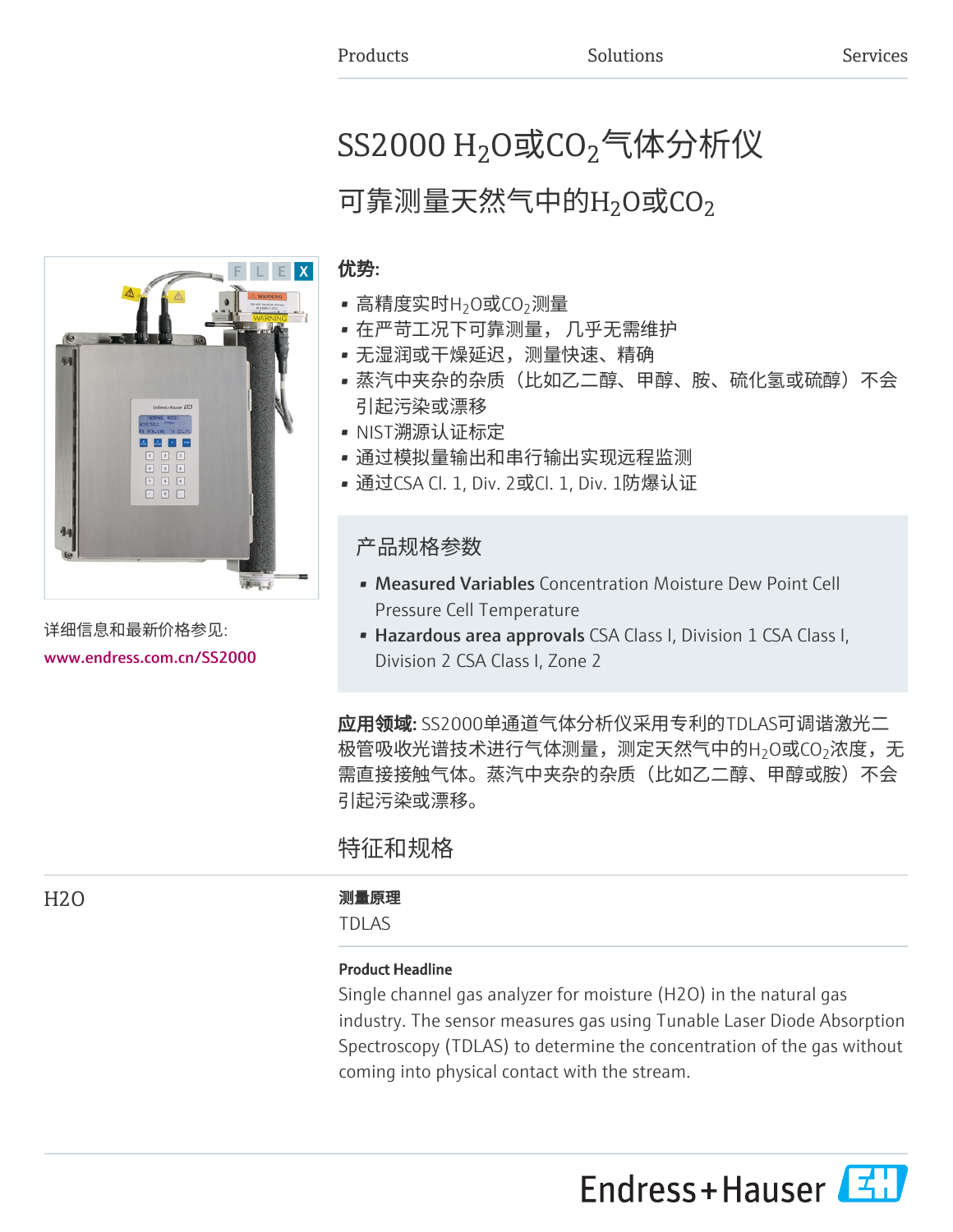1

#### Analyte and Measurement ranges

H2O (Moisture): 0-100 to 0-5000 ppmv

#### Measured Variables

Concentration Moisture Dew Point Cell Pressure Cell Temperature

#### Ambient Temperature range

-20 to 50°C (-4 to 122°F)

#### Operating Pressure range

Inlet Pressure: 140-350 kPa (20-50 psig) Sample Cell: 700-1400 mbara

#### Analyzer Wetted materials

316L Stainless Steel FKM O-Rings Glass

#### Power supply

100-240 VAC, 50-60 Hz OR 9-16 VDC or 18-32 VDC - optional 1 Amp maximum @ 120 VAC 1.6 Amp @ 24VDC, 3.2 Amp @ 12 VDC

#### Communication

Analog Output: 1 or 2 4-20mA Isolated, 1200 ohms @ 24 VDC max load Serial: RS232C Protocol: Modbus Gould RTU or Daniel RTU or ASCII Alarms: 2, General Fault and Concentration Alarms via Modbus and Analog Output(s)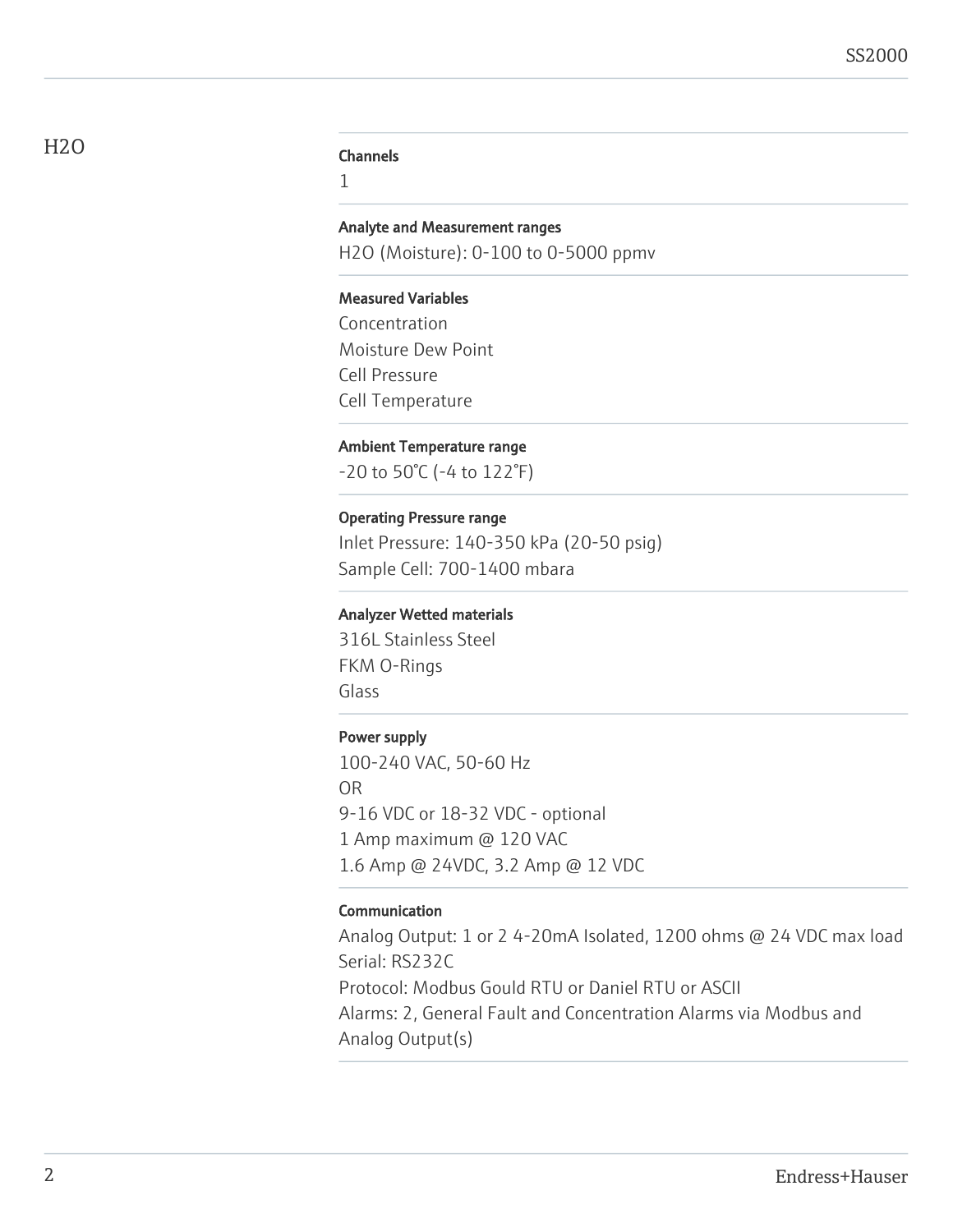H2O

#### Housing materials

Electronics: 304 Stainless Steel (Class I Div 2) Electronics: Cast Aluminum (Class I Div 1) Sample System Panel: Anodized aluminum

#### Hazardous area approvals

CSA Class I, Division 1 CSA Class I, Division 2 CSA Class I, Zone 2

#### Degree of protection

Type 3R (Class I Div 2) Type 4 (Class I Div 1)

#### CO2 测量原理

TDLAS

#### Product Headline

Single channel gas analyzer for carbon dioxide (CO2) in the natural gas industry. The sensor measures gas using Tunable Laser Diode Absorption Spectroscopy (TDLAS) to determine the concentration of the gas without coming into physical contact with the stream.

#### **Channels**

1

#### Analyte and Measurement ranges

CO2 (Carbon Dioxide): 0-5% to 0-50%

#### Measured Variables

Concentration Cell Pressure Cell Temperature

#### Ambient Temperature range

-20 to 50°C (-4 to 122°F)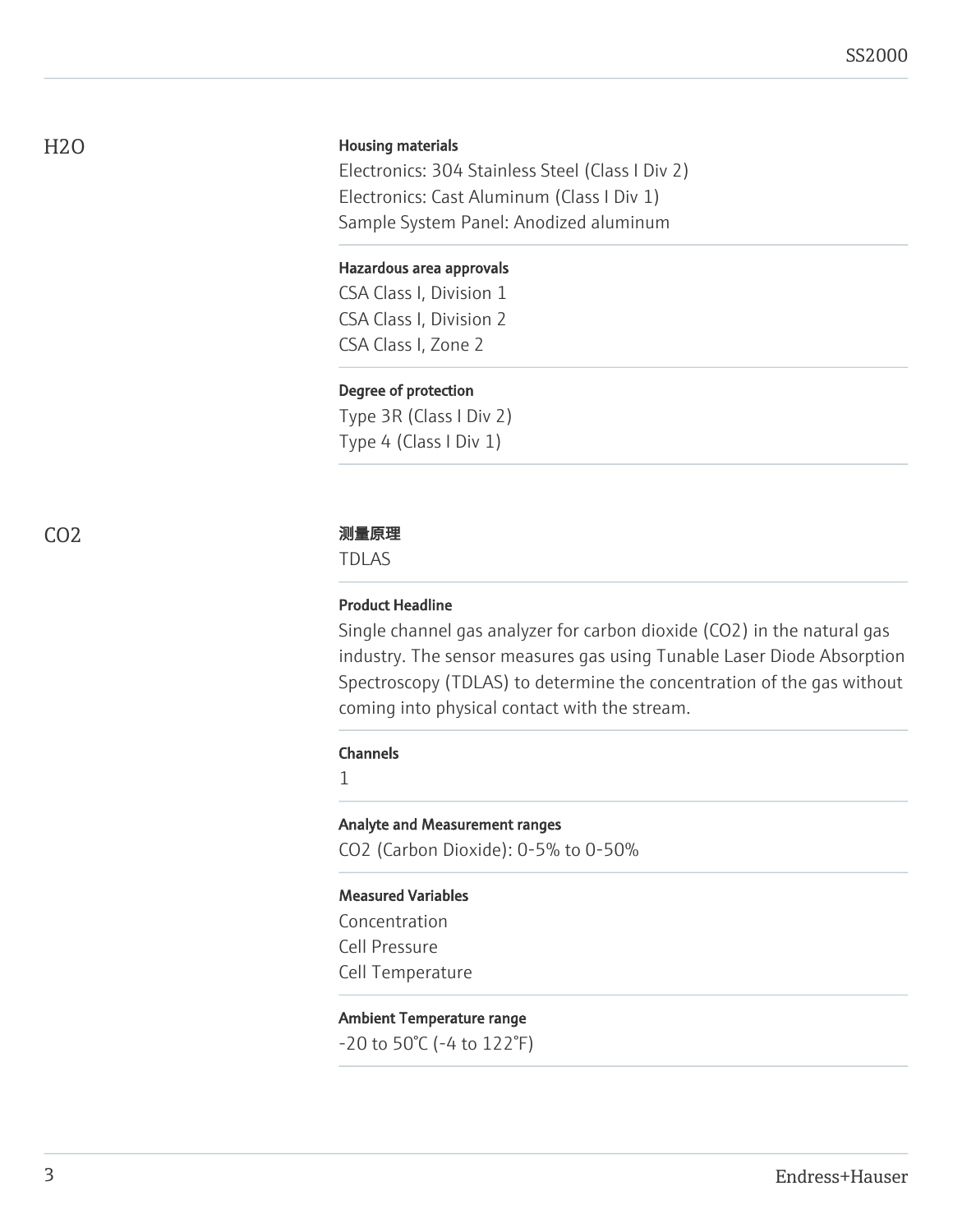#### Operating Pressure range

Inlet Pressure: 140-350 kPa (20-50 psig) Sample Cell: 700-1400 mbara

#### Analyzer Wetted materials

316L Stainless Steel FKM O-Rings Glass

#### Power supply

100-240 VAC, 50-60 Hz OR 9-16 VDC or 18-32 VDC - optional 1 Amp maximum @ 120 VAC 1.6 Amps @ 24VDC, 3.2 Amps @ 12 VDC

#### Communication

Analog Output: 1 or 2 4-20mA Isolated, 1200 ohms @ 24 VDC max load Serial: RS232C Protocol: Modbus Gould RTU or Daniel RTU or ASCII Alarms: 2, General Fault and Concentration Alarms via Modbus and Analog Output(s)

#### Housing materials

Electronics: 304 Stainless Steel (Class I Div 2) Electronics: Cast Aluminum (Class I Div 1) Sample System Panel: Anodized aluminum

#### Hazardous area approvals

CSA Class I, Division 1 CSA Class I, Division 2 CSA Class I, Zone 2

#### Degree of protection

Type 3R (Class I Div 2) Type 4 (Class I Div 1)